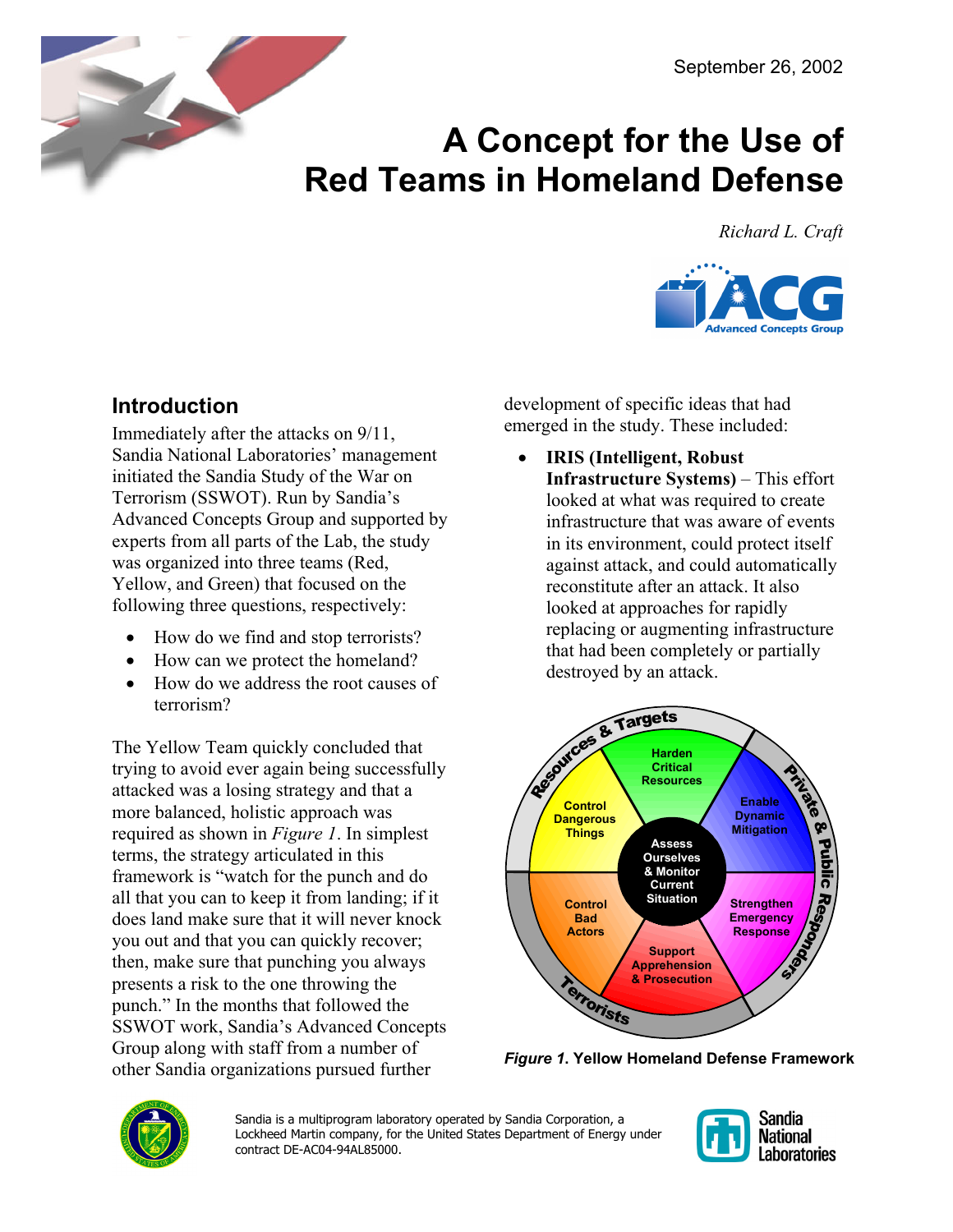- **FACETS (Fractal Approach for Clarifying and Enabling Timely Support)** – This effort looked at issues involved in anticipating an attack and effectively responding once an attack had been launched. The primary emphasis here was on local emergency preparedness and mechanisms for enabling intelligent, coordinated response.
- **SSB (Smart, Secure Borders)**  This effort looked at architectural approaches and point solutions for controlling the entry of bad actors and dangerous materials into the nation while, at the same time, not harming (and possibly improving) the flow associated with international trade.
- **DICTUM (Dynamic Integrated Capability for Threat Understanding and Mastery)** – The goal of this effort is to explore the development of a socio-psychological conceptual framework represented through a computational model that can be exercised to help understand and influence terrorist behavior.
- **SDAC (Sense, Decide, Act, Communicate)** – A recurrent theme in much of the SSWOT work and subsequent efforts was the need for vastly improved awareness. This effort focused on how recent technological advances might be used to deliver a new generation of smart sensor networks and how these might be applied in a range of settings related to the war on terrorism.
- **Dotology ("The Science of Connecting the Dots")** – One of the most talked about needs in the wake of 9/11 is the ability to better utilize the data that is collected within the nation's intelligence and law enforcement communities. The

perception is that, due to inadequate data management and communication systems and the extreme amount of data generated by the communities' collection resources, key needles are missed in the haystack of available intelligence. This effort focused on approaches to addressing this problem.

As these follow-on efforts progressed, it became apparent that a coherent constellation of concepts was emerging. At the center of this constellation was a cluster of ideas related to red teams and how they might benefit the war on terrorism. The goal of this paper is to capture Sandia's thinking in this area. Clearly, refining and bringing these ideas to fruition will require the expertise and involvement of many organizations. Even though much of this paper is written in a definitive tone—"We will do  $X$ , then  $Y$ , then  $Z^{\prime\prime}$ —the ideas in this paper should be seen as nothing more than Sandia's current opinions on this subject. While Sandia's expertise in certain areas addressed by this paper (e.g., system attack methodologies) is quite deep, in other areas (e.g., war gaming) Sandia is a relative novice, and feedback from more expert organizations is needed to strengthen the concepts and approaches articulated in this document.

# **What Is a Red Team?**

As used in the context of the discussions that followed 9/11, a red team is a set of individuals who are experts at playing the role of terrorist organizations. They are "bad actors" who revel in figuring out how to attack and cripple or destroy things and people. Typically, these teams are composed of "strategists"—generalists who innately understand how to approach undermining systems—and "domain experts"—specialists intimately familiar with the inner workings of the types of targets to be attacked or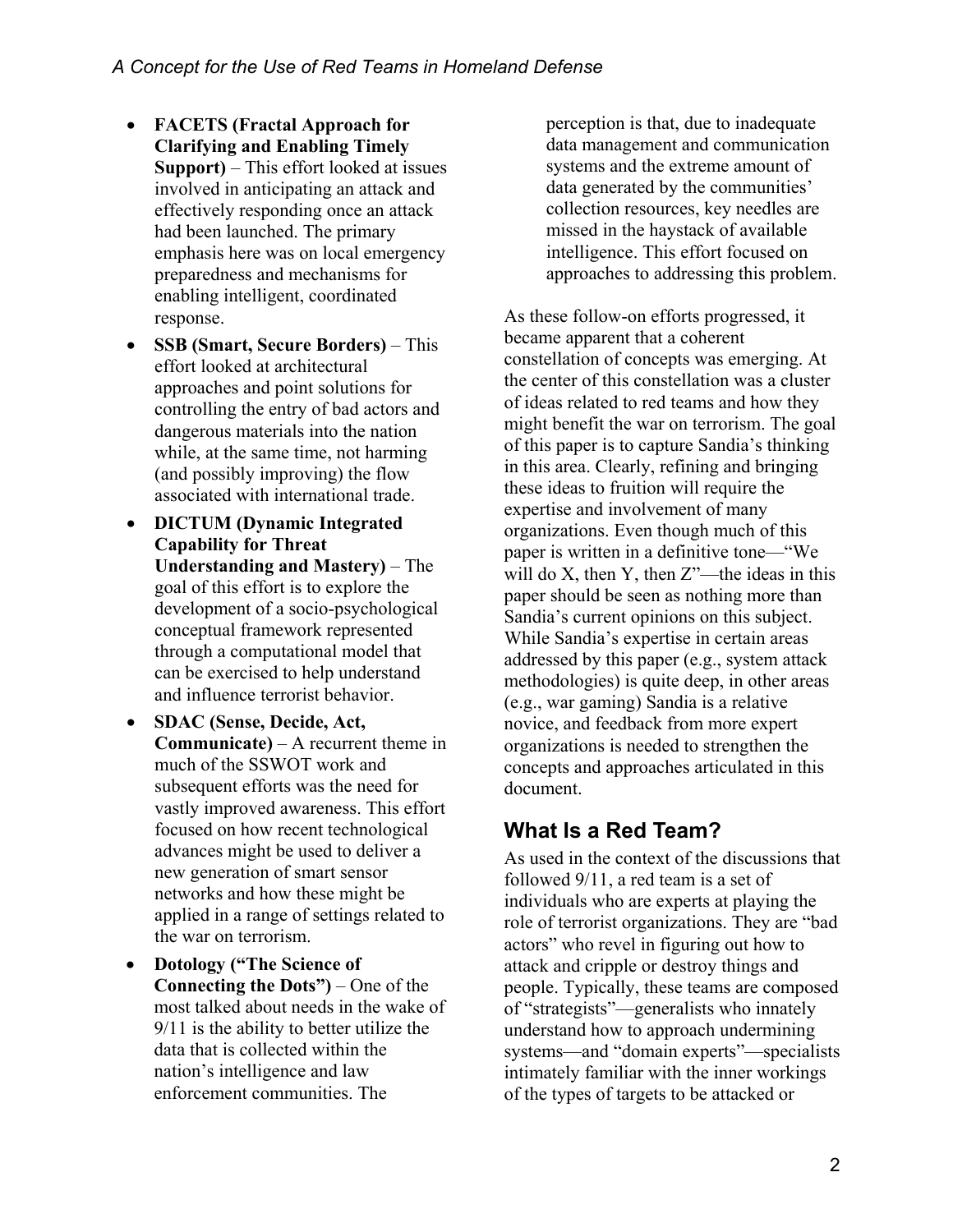methods to be employed in an attack. In this partnership, the strategists sketch out the *what:* "Wipe out the capabilities and population of this region by destroying this dam," and the domain experts color in the details of *how:* "Defeat local defenses and place large charges at the submerged west interface of the dam and the canyon." An effective red team must be able to effectively "think like a terrorist" and plan actions and make decisions in the same ways that specific adversaries would. This depends on the red team being able to analyze and characterize these adversaries in a dispassionate way—understanding not just what they do but also why.

# **How Red Teams Could Help**

As Sandia pursued each of the SSWOT follow-on efforts, a number of needs that could be supported by red teams were identified. These included:

- helping organizations think through the ways in which terrorists might attack their assets, the likely impact of these attacks, the various ways that these organizations might harden themselves against attacks, and effective ways of responding to the attacks when they occur;
- training defenders and responders at all levels inside and outside the government through the use of realistic adversaries;
- developing and codifying attack scenarios in a way that helps the intelligence community and others implement manual and automated "scenario-driven data mining";
- evaluating new policies, doctrine, strategies, and tactics for handling terrorism;
- augmenting battle staff and emergency operation teams during operations immediately following the initial phase of an attack; and

• enabling others to come to understand the terrorists.

#### *Preparing Organizations*

In a balanced approach to homeland defense, the national government cannot responsible for everything, nor should it be. While certain functions, such as intelligence, are best conducted at the national level, others, such as local surveillance, preparedness, and first response, are primarily the responsibility of both private and public state and local entities. These entities own much of what will be impacted by an attack and must be adequately prepared to watch for indications of attack, interdict if possible, and to respond if an attack is launched. Being prepared is contingent on self-awareness—having thought through what to look for and what could go wrong, and good advance planning—knowing when to interdict when possible and who will respond in a given situation and how and with what resources.

One of the ideas generated in the FACETS effort is that red teams can help with this process both by sharing tools that help nonexperts think like expert adversaries and expert defenders and by helping organizations exercise their plans. While the nature of these tools is discussed later in this paper, the central notion that the reader should take away right now is that these tools allow an organization to explicitly model their missions, assets, and operating environment and to then systematically assess this world through the eyes of an adversary. Vulnerabilities and potential attack plans thus identified then drive the development of defense and response planning based on a companion set of tools that help the organization think more expertly about how to handle these potential problems. One program underway right now at Sandia is already heading in this direction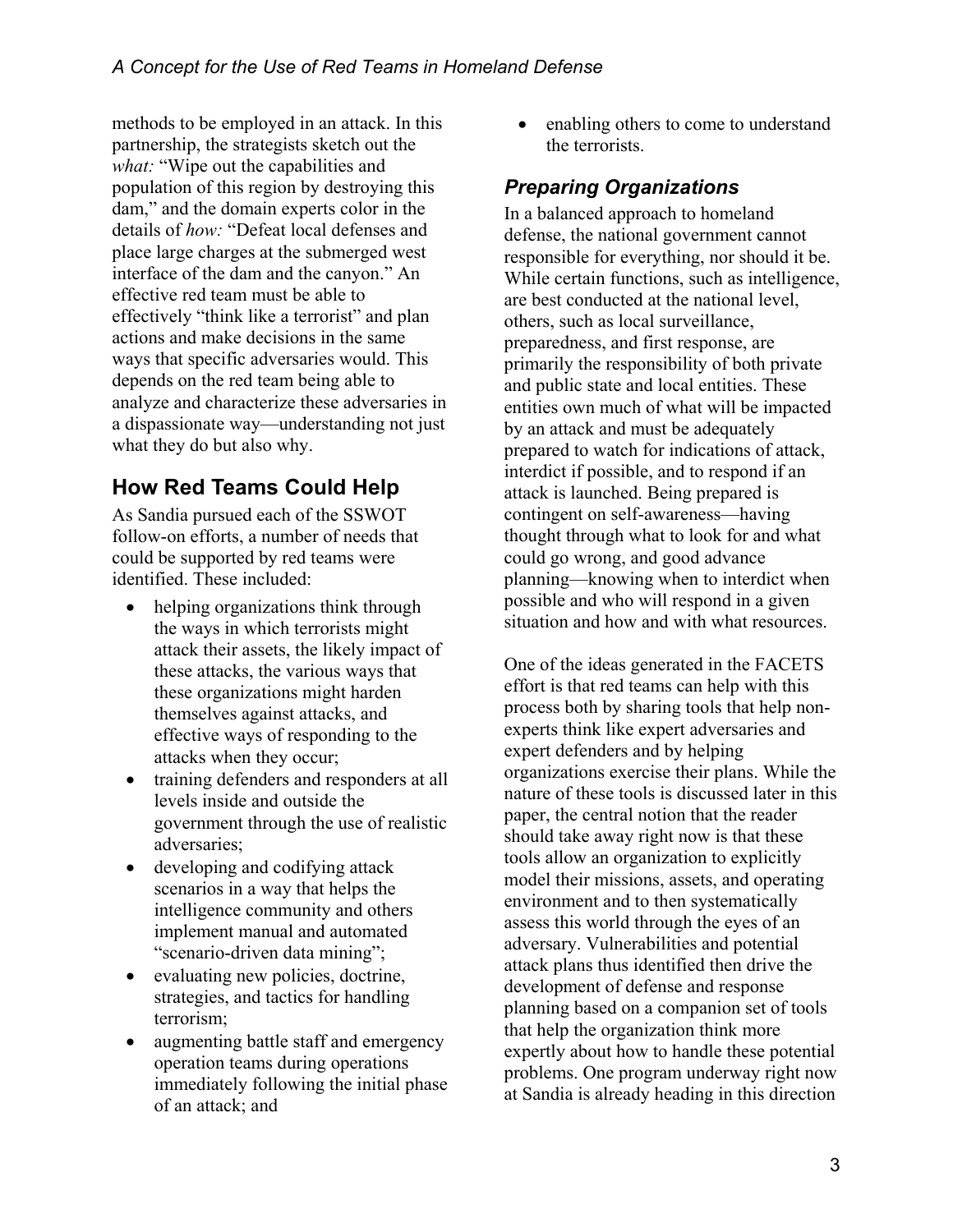with the development of the Community Vulnerability Assessment Methodology (CVAM). These tools also help local agencies think through what "signatures" might be presented by a group trying to attack a given target in their area.

#### *Training Defenders*

While planning is a critical step in preparing an organization for possible attack, by itself it is not adequate. Plans must be exercised and evaluated in realistic settings before the people charged with implementing the plans can be said to own them and before the plans themselves can be proven effective. Given this, once an organization has assessed itself and identified both its vulnerabilities and its approaches for addressing these vulnerabilities, red teams can be used to exercise the organization's plans.

This exercising can be done war-game style: red and blue teams battling in a makebelieve world governed by a white team (*[Figure 2](#page-12-0)*), or in real-world exercises

conducted at the sites identified by the organization. In these games, red represents terrorist cells and their partners. Blue represents defenders at all levels of government and industry. The white team plays three roles: they work with players and game sponsors to frame the game to be played; they govern the execution of the game as it is being played, determining what is possible (e.g., "Could blue see red do this?"), what is allowed, and how red and blue moves impact the state of the game; and they evaluate the game after the fact to understand exactly what happened during play and why.

In addition to addressing concerns identified by the host organization, red teams may use the models developed by the organization to identify other objectives or different strategies for achieving attack objectives established by the organization. The goal in doing this is to strengthen the organization's plan by filling in holes that the red team perceives that the terrorist group they are playing would pursue.



*Figure 2***. Terror Room Concept**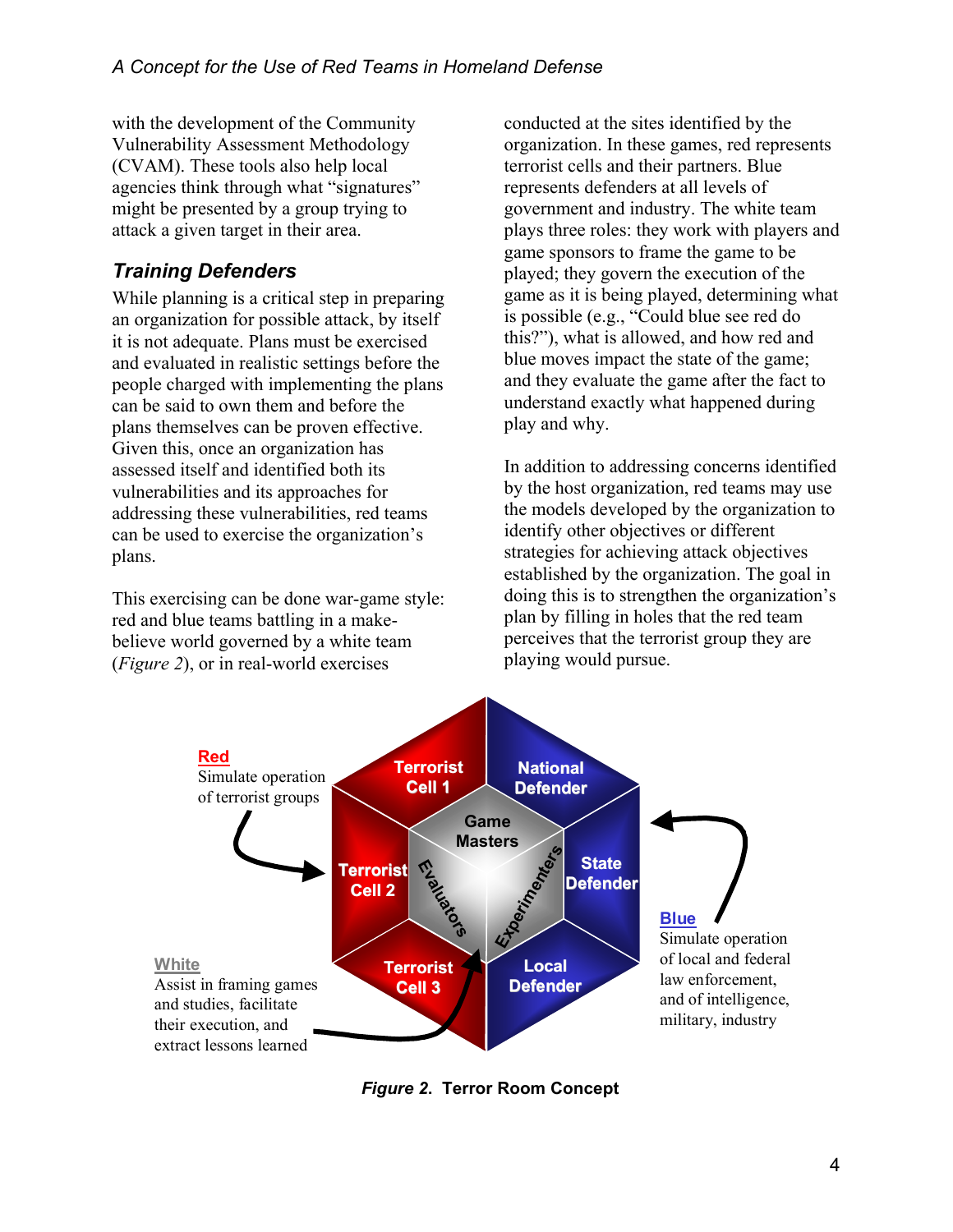Although the organization may play the blue team role all by itself in these games, expert blue team members can also be brought to the table to play alongside the organization's staff, advising them with regard to potential response options as the game unfolds. As with the red team, the blue team can also be used to independently evaluate the organization's self-assessment and defense and response plans and to supplement or improve these plans as needed.

#### *Developing Scenarios*

In thinking through the intelligence community's challenges, it began to appear that a concept the Dotology team called "scenario driven data analysis and mining" (SDDAM) might be of use. Specifically, when individuals try to make sense of what they are observing in their world, they draw on conceptual frameworks that they have developed over years of experience and ask, "Does what I am seeing look like anything I have seen before?" Given this, it seemed that there would be value in creating computer-based systems in which "paranoid agents"—software entities that understand the particulars of given attack scenarios constantly monitor the data being collected by intelligence looking for evidence that their own scenarios are being played out in the real world and for evidence that would refute this. Running constantly in the background, usually out of sight of the intelligence analysts who do the day-to-day sifting and interpretation of data flowing into the intelligence system, these agents would occasionally announce themselves to the analysts when they believed that they had gathered enough evidence to validate their "paranoia." The analysts would then be able to follow both the positive and negative evidence chains developed by the agents.

Assuming that this is possible, one of the key questions is how the scenarios are

developed to begin with. The use of standing red teams is one reasonable solution. A team would be given the task of thinking through how to accomplish a given objective (e.g., "wreak havoc at Disney World") and would then begin to establish specific goals within this context ("kill thousands of people" or "gut the facility's economic viability") and strategies for accomplishing these goals ("Implement a coordinated attack during one of their peak events with chemical canisters hidden in baby strollers"). Next, plans would be developed for implementing each strategy. The specific steps of each plan and the ways in which these steps could be executed would constitute a "signature" that could be codified using computer-based tools and used to drive a given paranoid agent. In all of this, steps would need to be taken to ensure that the attack scenarios developed in this way faithfully represent the approaches that would be used by groups that might launch the attacks.

### *Evaluating Concepts*

In a very real sense, the war on terrorism is new territory for the United States. While there have been certain specialized organizations that have considered how to deal with this threat in certain narrow settings, the events of 9/11 elevated the problem to a new level and expanded the scope of things that we need to consider. Currently, we have many more questions regarding how we should prepare and respond than we have answers. Given this, providing policy makers and other leaders in various branches of government with tools that help them grapple with the issues in their own areas of responsibility would be tremendously valuable. To this end, war gaming in which red teams realistically play the role of terrorist organizations would allow policy makers to consider "what-if" with various policy options.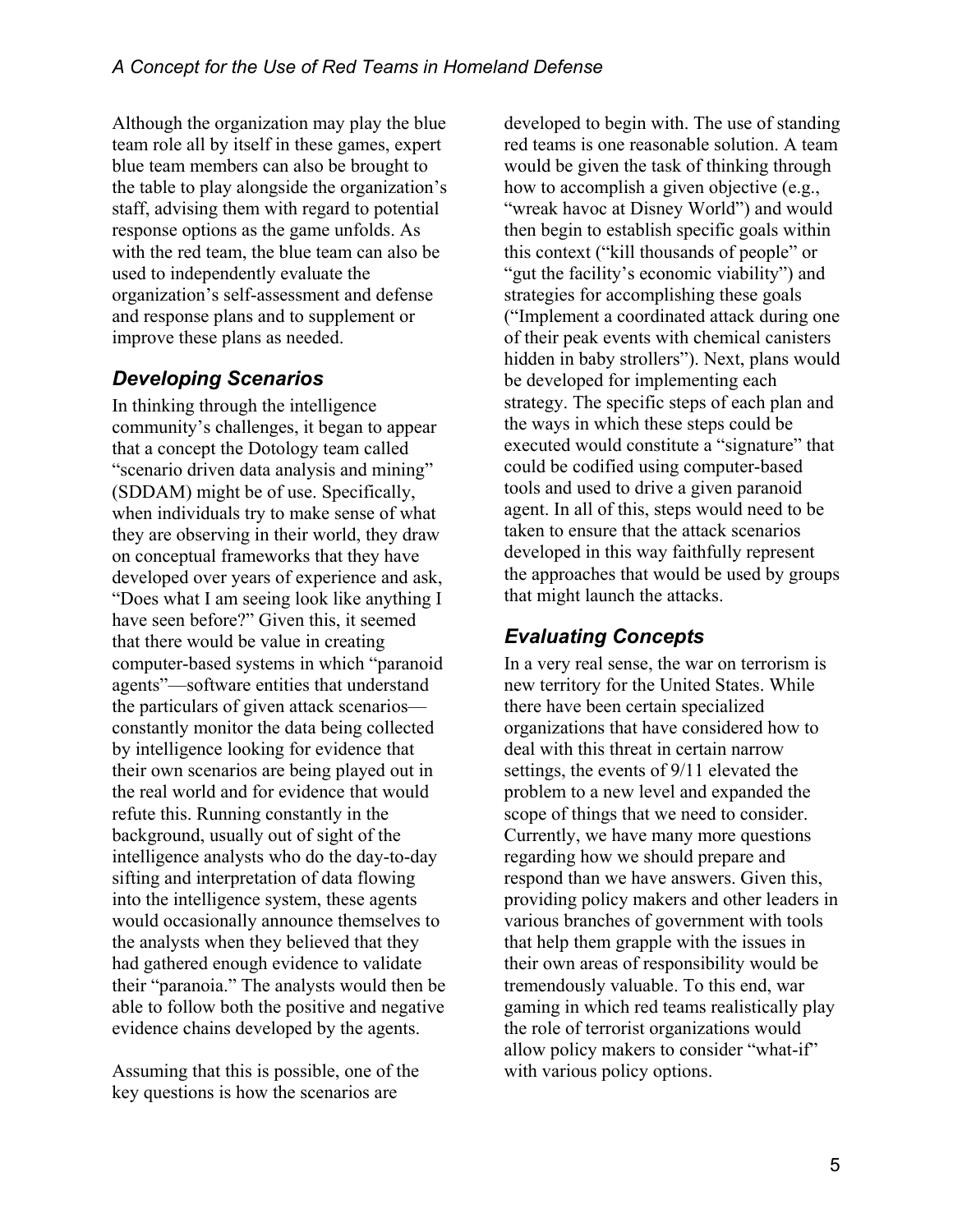As an incident is unfolding, the leaders support this managing the incident face a number of be funded? managing the incident face a number of critical questions. While they cannot help address all of these questions, standing red team members will have expertise in critical areas that exceeds anything that local responders are likely to be able to bring to the table. Given this, there would be real benefit in putting in place an infrastructure that would allow red team members to serve as expert advisers attached to state and local emergency operations and to national response teams whenever a real attack is launched. In this capacity they could help assess what has happened, postulate what might happen next, and help in planning a response strategy.

## *Enabling Understanding*

It is one thing for a red team to develop an understanding of a terrorist group and to help others view their own world in light of this understanding, but it is another thing altogether to help this people understand the terrorist as well as the red team does. Even so, there are people, such as intelligence analysts, who could benefit from this level of understanding. For this reason, another function of a red team would be to codify its knowledge in a set of tools that make this knowledge accessible to certain specialized communities where insight of this sort is both essential and able to be protected.

# **Making the Red Team a Reality**

In setting up a national red team capability, there are a number of questions to be addressed:

- How should the group be staffed and how would it be organized?
- How would it be tasked and how
- With what other organizations would it need to interact and what would be the nature of those interactions?
- **Augmenting Staff** What resources would be required to support this activity and how would it
	- Where would it reside organizationally and physically?

#### *Staffing and Organization*

As currently envisioned, the red teaming organization would be structured as follows:

- **Office of the Director –** This group is responsible for negotiating tasks with external customers, managing budget and facilities, establishing organizational operating procedures, and for developing and selling overall red team program. It consists of the Director and as many staff as required to manage these functions.
- **Administration Department –** This group handles the details required to keep the organization functioning on a day-to-day basis. Its responsibilities include accounting, procurement, facilities maintenance, security, and technical support and system administration for the organization's computers and networks.
- **Training Department –** This group is responsible for development of curricula and training materials used in educating customers served by the red team and for running training sessions whenever they are held. In time, it will eventually have primary responsibility for any publishing (e.g., journals, reports) done by the red team organization. Staff in this group includes people with a background in education, people with a background in the disciplines used in the *War Game Department*, and people with a background in writing.
- would it operate? **Terror Science Department –** This department consists of two groups responsible for supporting the department's two functions. The first,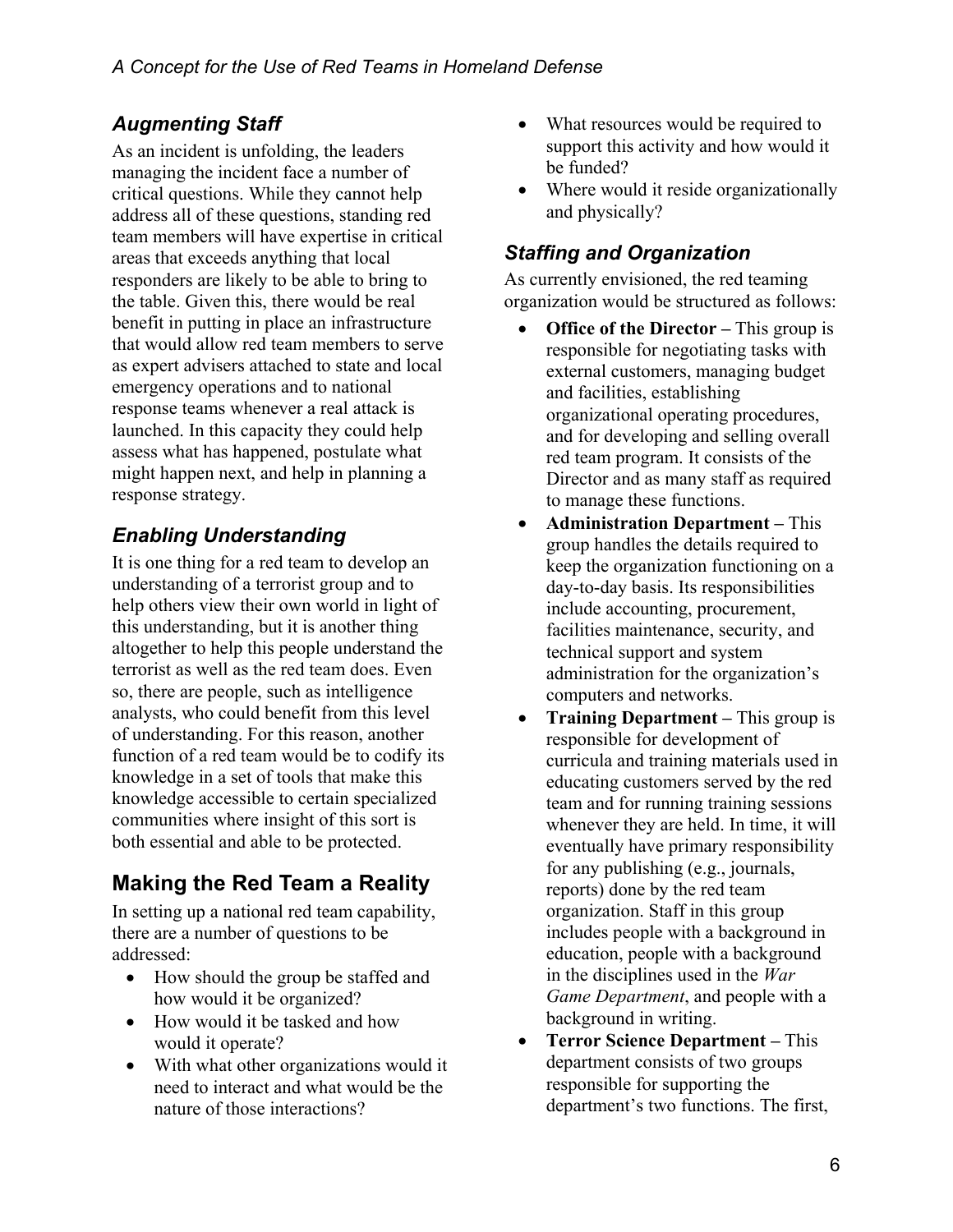the *Terrorism Research Group,* is responsible for doing background research on different terrorist organizations and for the development of catalogs of attack objectives, strategies, tactics, and techniques. This group is home to the organization's red teams as well as a number of intelligence analyst-quality researchers who serve the needs of their own department as well as those of the *Training Department* and the *Tools Department*. The second, the *War Games Group*, is home to the organization's white teams and blue teams. This group manages the planning, implementation, and analysis of war games held for the red team organization's customer set and engages its sister group's red team staff as required to support these missions.

• **Tools Department –** This group is responsible for providing the tool suite used by the red team organization and its customers. This suite will include both commercial-off-the-shelf and government-off-the-shelf products as well as custom tools developed inhouse by this department or developed under contract by external organizations under the supervision of the *Tools Department*. Its staff is composed largely of individuals with expertise in software development, networking, and technologies for human-to-human communication.

While the red team organization may be instantiated as a traditional entity with all staff collocated in one facility, it might also come into a being as a "virtual organization" with those functions that do not require continuous interactions with other functions being moved off to other locations. In this latter model, contract staff may provide

specific functions. In the start-up phase of the organization, this virtual approach may be favorable inasmuch as certain services can be contracted with organizations already having the expertise and infrastructure needed to support the contracted functions.

Once the red team organization starts to find its feet, it will begin to seek and accept interns both from the organizations that it serves and from those organizations with which it collaborates. This internship process will help the red team organization disseminate to appropriate groups much of what it has learned and will keep the organization vital through the infusion of new experiences and new points of view. Ideally, once the red team organization has reached full flower, the interns may make up a sizeable portion of the organization's staff, with each "class" being drawn from a diverse set of external organizations and backgrounds.

# *Tasking and Operation*

While interrelated, the red team functions described above target different customer sets. Given this, the organization is likely to negotiate services with a range of organizations rather than simply serving the needs of a single organization. It is expected that in the earliest stages, the organization will focus on developing its expertise with respect to the nature of specific terrorist organizations (this is the work of the *Terrorism Research Group*) and on exercising its red teams in war games. Initially, these red teams may cut their teeth in games run by other organizations; however, the long-term plan must be to grow the organization to the point that it can plan, run, and analyze its own games. Early games hosted by the organization will problem focus on the needs of a single type of customer (e.g., games oriented toward national leadership and exploration of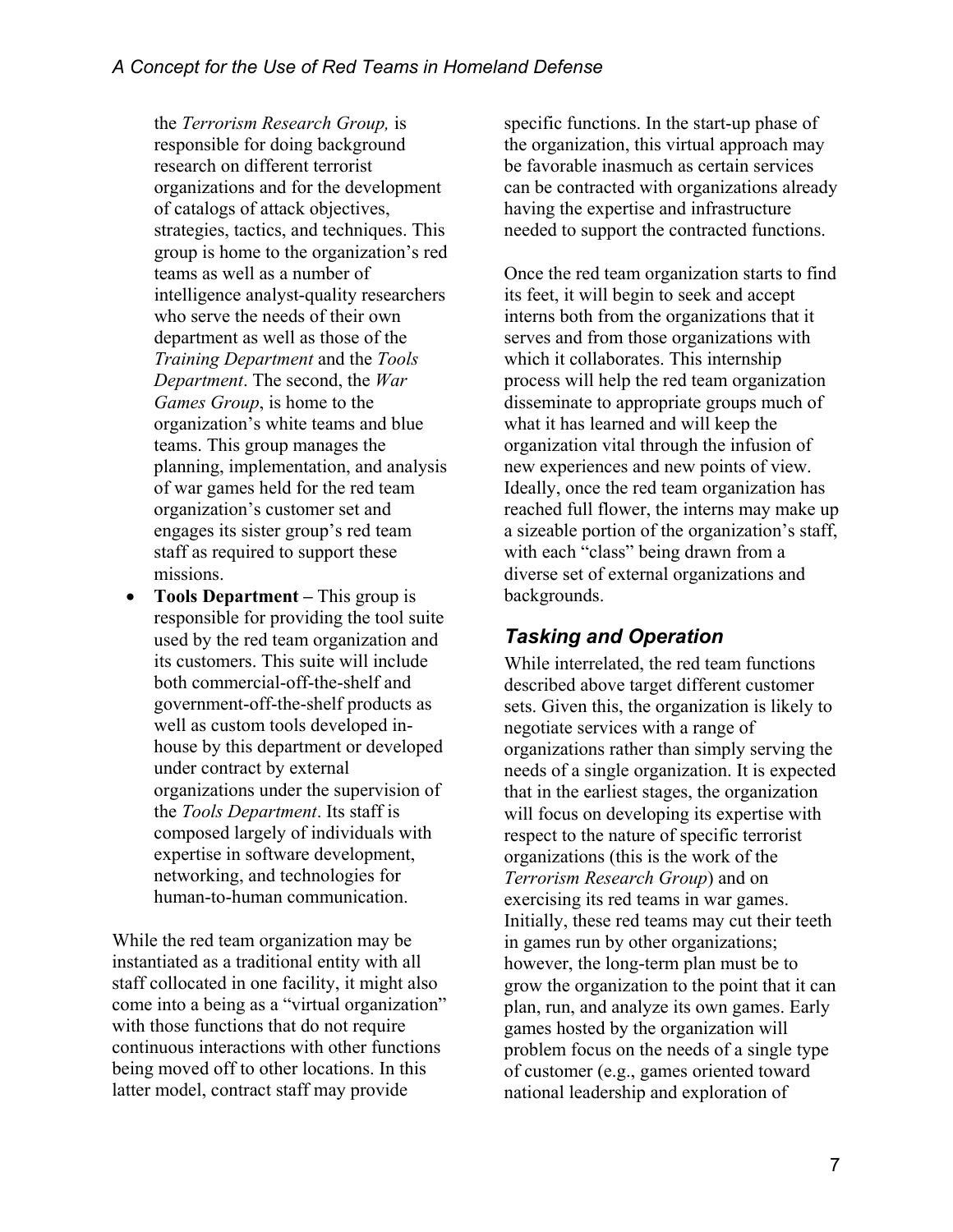alternative approaches to policy). As the organization gains competence and reputation, this can be expanded to include other customer sets.

Alternatively, if the organization finds a home in an organization with an expansive charter, such as the Homeland Security Department, and adequate resources, the *War Games Group* might launch parallel pilot efforts focused on each of the kinds games that the organization wants to be able to run.

As the *Terrorism Research Group* is in the process of getting to know its initial set of terrorist groups, the *Tools Department* will begin work on compiling tool suites for the red, white, and blue teams, as well as for the *Training Group*. The first activities of this group will consist of working with the other groups to create documents that describe the kinds of tool suites to be produced, surveying the commercial-off-the-shelf and government-off-the-shelf worlds to see what is already available and what must be custom-built, and acquiring and evaluating those tools that are readily available.

Once the *Terror Science Department* begins to mature, the *Training Department* will be created to develop educational materials that formalize and help make transferable, as appropriate, those things that need to be imparted to the red team organization's customer base, both in the form of self-study materials and courses. It will also begin to create classes that will be used in the context of other red team organization events.

Over time, each of the departments will grow their capabilities and capacity to the point where they can fulfill the reason for which the red team organization was originally chartered. The *Terrorism Research Group* will have fully

characterized all known terrorist organizations and constantly be researching and characterizing new ones as they emerge. The *War Games Group* will be able to rapidly formulate, implement, and analyze games for any customer of the type that they have targeted. The *Training Department* will have created all of the materials required for formalization of the red team organization's knowledge base and processes. The *Tools Department* will have created all of the infrastructure and tool suites needed to support the activities of the red, white, and blue teams.

The expectation is that, at this point, the organization will also establish itself with a broad set of client organizations and will be in the process of actively collaborating with funding organizations and those organizations requiring the red team organization's services.

Just as the red team organization will grow over time, the need for the organization's services will eventually also begin to wane. It is very likely that there will be a heyday for this organization in which it is actively meeting needs; however, there may very likely come a point at which value of the things left to be done will be perceived to be low compared to the cost of doing these things. Given this, a reasonable plan is to establish a governing board for the red team organization and to build a "sunset clause" into the red team organization's charter. Annually, the board would assemble to review the organization's work and to assess what remains to be done before the organization moves toward terminating itself. Having said this, it is important to note that, even though the cost of maintaining the staffing levels associated with the group's "golden years" will not be justifiable in the final phase of the organization's lifecycle, the need for the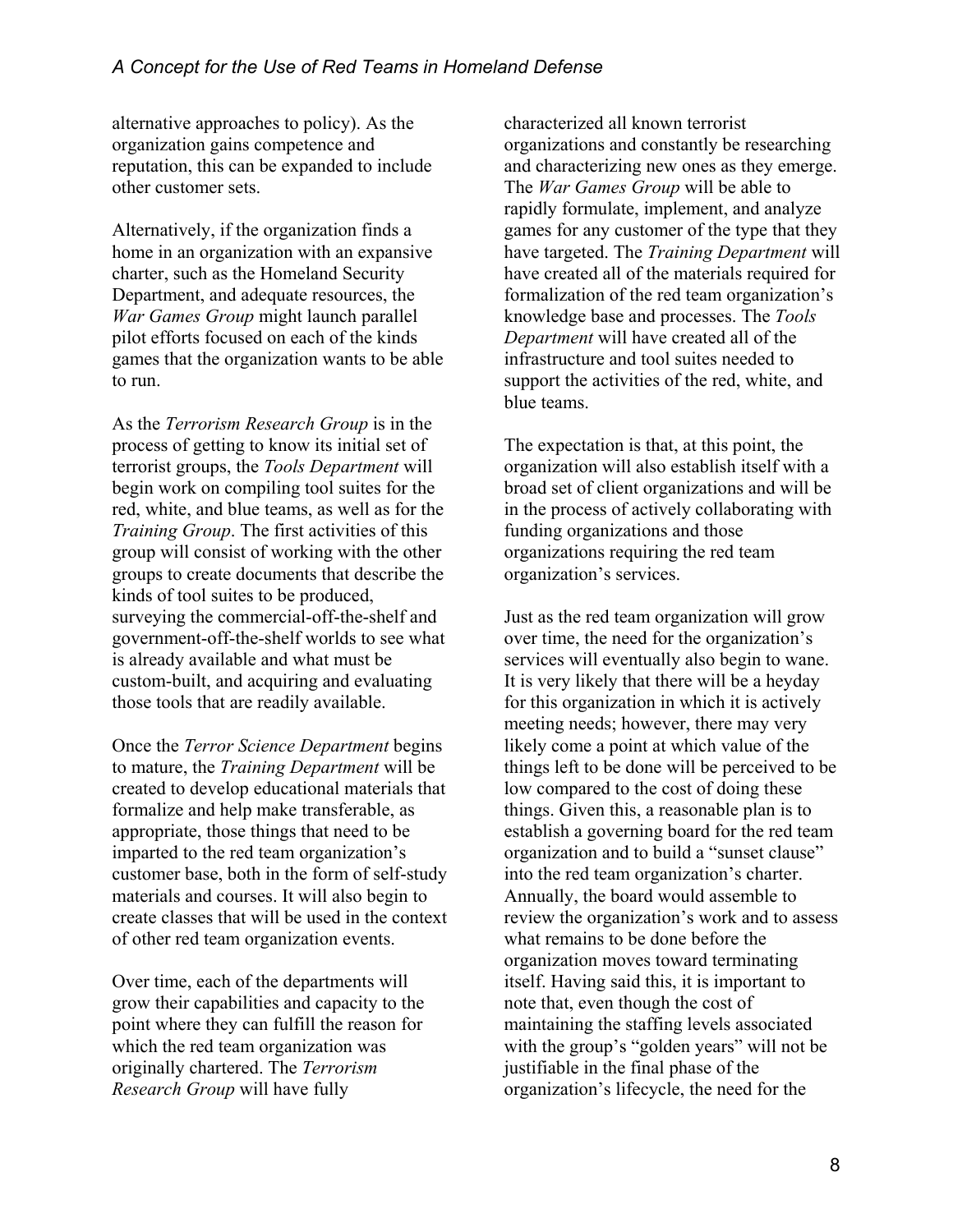functions provided by the red team organization will never completely disappear. Given this, an end game built on completely codifying the organization's knowledge base and on making this knowledge base and the organization's capabilities accessible to external organizations is key. The *Training Department* and *Tool Department* may play the central role in making this happen. Once the organization begins to sunset, a skeleton staff needed to support on-going work will be moved to some existing organization (very likely one of the ones with which it partnered).

#### *Partnerships and Interactions*

Because of the nature of its mission, the *Terrorism Research Group* will have strong ties to the intelligence community, most likely being closely aligned with whatever inter-agency working groups on terrorism may exist. The group may also be affiliated with related research activities at the various war colleges and other organizations in academia, government, and the private sector possessing special expertise in the area of particular terrorist groups. This group will also support its sister, the *War Games Group*, during the planning and execution of specific war games and will interact with them in the course of red-onwhite games run for red team training and for experimenting with certain aspects of red team operation.

The *War Games Group* will maintain relationships with other organizations specializing in war gaming, such as the war colleges, and especially with those with any background in terrorism-oriented games. It will also be the primary interface between the red team organization and the customers that it serves.

Like the *Terror Sciences Department*, the *Training Department* will very likely maintain liaison with counterparts in the war college community. As the organization's publishers, they are also very likely to maintain contact with other organizations writing in this subject area. For the purposes of course and materials development, this department will interact frequently with both the *Terror Sciences* and *Tools Departments*.

The *Tools Department* will relate to its internal peers as described above and to external suppliers of tools and development services. Depending on how things progress, the department may also interact with development organizations in other agencies with the goal of integrating the red team organization's tool suites into the automation environments of these other agencies.

#### *Resources and Funding*

To run the organization, the minimum requirements will include a place to live, access to whatever infrastructure (e.g., secure networks) is required to link the organization to its partners and its clients, furnishings and equipment, and funding.

Given where the organization will head in terms of the functions that it will provide and how it will provide them (as described earlier and in more detail below in section on red team tools), there is something to be said for creating an organization that is somewhat distributed from its inception. Locating the various staff elements, especially those in the *Training* and *Terror Sciences Departments*, in a way that forces them to become comfortable with remote collaboration will be a good thing. This does not necessarily mean putting different groups in different cities but may mean separating them enough within a single building or on a single campus that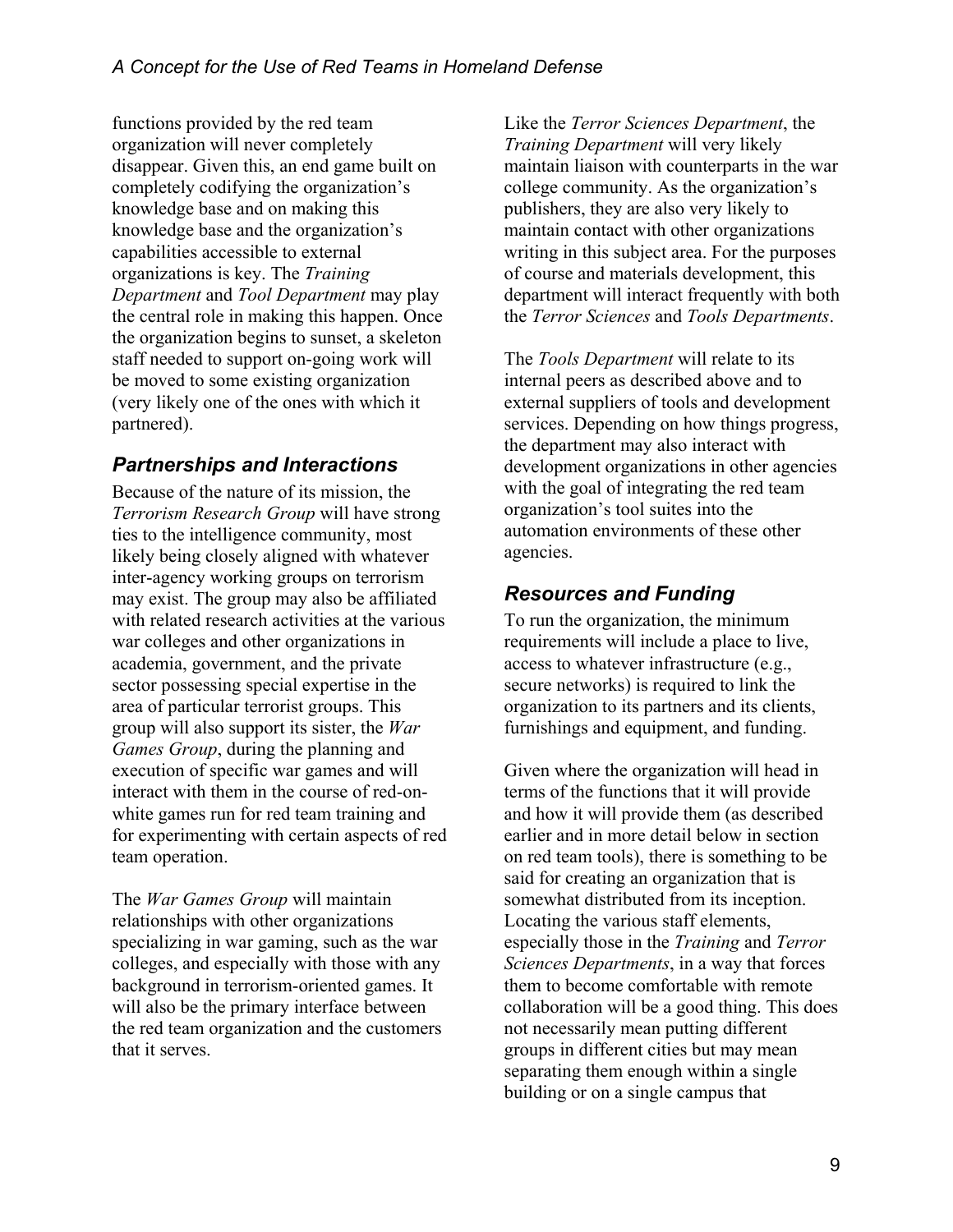interacting electronically is less trouble than walking to wherever the other groups may be located.

Much of the data with which the red team organization deals is likely to be extremely sensitive (SCI or SAP); therefore, there is an advantage in setting up shop in a place in which the facilities needed to protect this kind of data are not a rarity. At the same time, it is likely that a large number of the organizations and individuals with which the red team organization interacts will not have access to the kinds of clearances needed for access to this kind of data if they have any clearances at all. For the purposes of training and war gaming conducted at the red team organization's facility, the educational and game spaces need to be able to accommodate the needs of events run at everything from unclassified to SAP. In practice, this may require separate facilities for different kinds of sensitivities.

Because of the necessary relationship to the intelligence community, the organization's infrastructure must support secure data and voice communications to outside organizations. Likewise, the internal network must support classified computing at whatever level is required by the organization's work. At the same time, the ability for red team organization's staff to access the Internet, to send and receive unclassified mail, and to hold unclassified discussions over public phone systems is paramount. Finally, when the organization exercises with external organizations that hold no clearances, there will still be a need to set up secure communications between these organizations and whatever elements of the red team organization are operating at a distance. Since these organizations are unlikely to possess such capabilities, the red team organization needs to be ready to deploy this infrastructure at the

organizations' locations whenever the need arises.

As with communications, the equipment used by red team organizational units must be easily transported to and set up at remote customer sites. Again, the question of classification must be addressed here. This requirement applies equally to the hardware that the units carry to the field and to the tool suites that this hardware hosts. It will very likely be necessary to maintain different configurations for different uses (e.g., a tool might use a sanitized red team knowledge base when taken to uncleared sites and a SAP knowledge base when operated in the most secure settings), possibly implemented through the use of different hard drives that are easily removed from the computing platforms.

Finally, in the earliest stages of this organization's lifecycle, it is likely that no reimbursable work will be done; therefore, a guaranteed funding source will be required until the organization is able to reach critical mass. From that point on, the organization will market its services and will exist on a mix of dedicated funding and fees collected for service. In the case of the first, the funding is likely to be associated with specific programs developed by the red team organization and its partner organizations (e.g., DoD, HHS, FEMA, HSD). In the final stages of its lifecycle, the funding stream will once again consist exclusively of dedicated funds, most likely associated with programs aimed at moving the red team organization's capabilities into whatever organization is tapped to be the custodian to its final capabilities.

#### *Ownership and Location*

There are several potential candidates for initial ownership of this organization. Inasmuch as the goal of this effort is to stand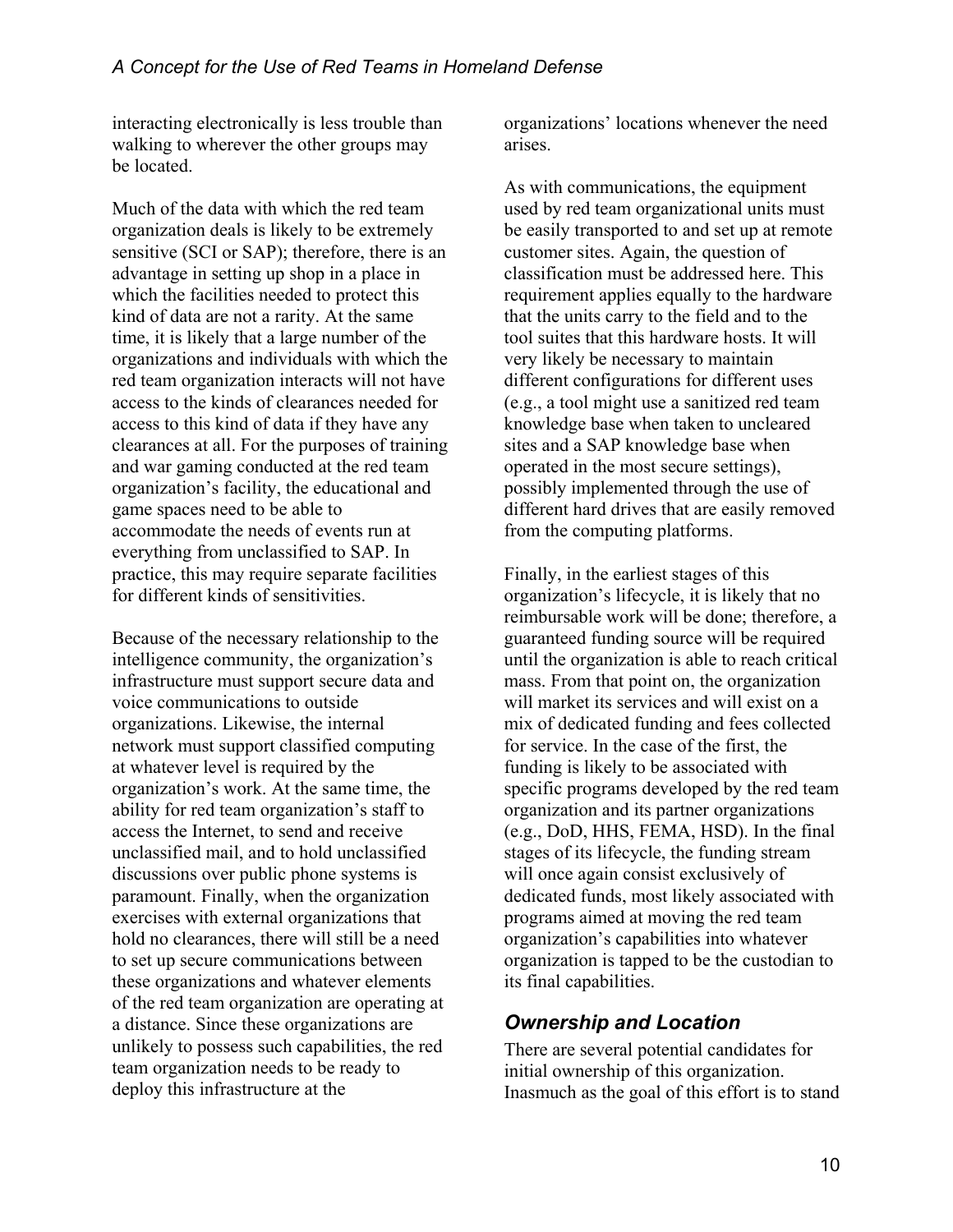up a technical capability unlike any that currently exists and given that this organization's capabilities would have direct relevance to the DoD, DARPA is one option, possibly in the context of the existing mission of its IAO organization and its TIA program or as sister to this program. A second possibility is to engage FEMA, NIST, HSS, or any of the other agencies involved in addressing issues related to emergency response. A third possibility, one—or a federation of—federal research labs would offer the technical wherewithal to deliver the tools needed by the organization.

The most promising option may be to find a home for this effort in the Homeland Security Department but to also establish a board representing the organization's intended constituency and to allow this board to exercise oversight authority, approving or disapproving in periodic meetings the priorities and plans set by the red team organization. A home in HSD will guarantee the organization access to the kinds of resources needed to make the work and to the kinds of private and governmental customer sets that it is designed to serve.

In weighing all of the factors that affect where such an organization might be sited, a strong case can be made for collocating with an organization already experienced in war gaming, such as the Naval War College. The fact that the war gaming experts will already have the facilities and processes in place means that the red team organization can begin to become productive much more quickly and less expensively than if it first had to create its own infrastructure.

One possible exception to this would be the *Terror Science Group*. Because of this group's necessarily intimate ties with the intelligence community, housing this

organization in Washington, DC, where it has ready face-to-face access with this community, might make the most sense. In addition, establishing this satellite office would provide the red team organization with ready access to many of the group's other potential partners in the federal government.

# **The Team's Facilities and Tools**

The facilities and tools used by the red team will include, among other things:

- The physical rooms that support the team's functions
- The technological infrastructure that exists in these rooms
- The tools suites that are used by each of the team's within the organization

### *War Gaming Rooms*

A centerpiece in the war-gaming mission is the *terror room*, a sophisticated war-gaming environment used both for training and for experimentation (*Figure 3*). As currently envisioned, the *terror room* will be used in several ways. First, traditional war games will be run with human players for the purposes of equipping these players for realworld operations. Since different kinds of blue players have different real-world responsibilities (e.g., the functions of a local emergency operations management team differ from those of a national intelligence organization), different types of games can be developed and played out again and again with various blue teams in order to benefit the organizations and locations that these players serve.

A second use for the *terror room* is as a laboratory for perfecting red team theory. While potentially quite sensitive, there is much to be gained in thinking through the question of what terrorists might do to improve their operations. Given this, the *terror room* could be used to allow the red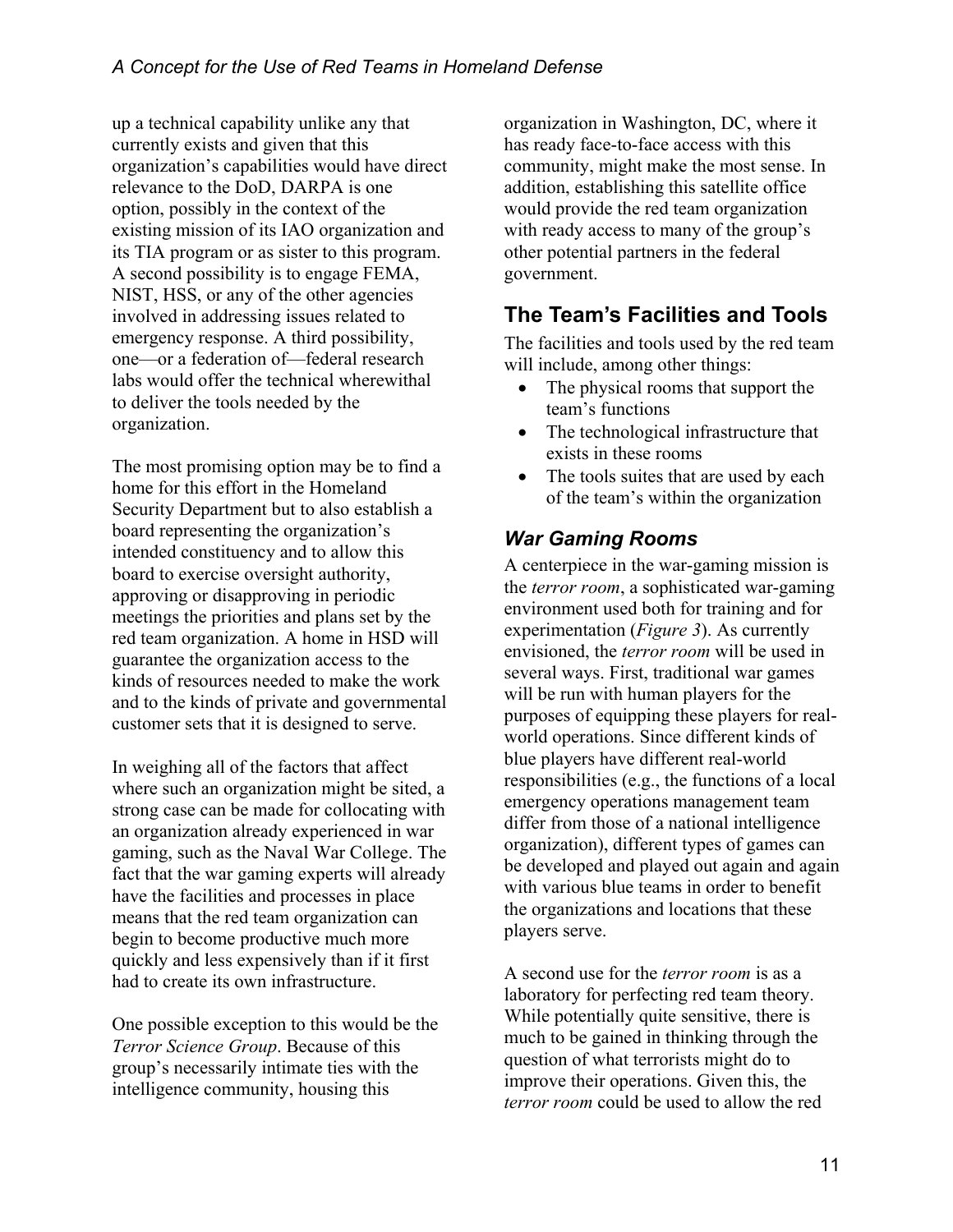and white teams to play through a scenario with a view to allowing red to learn from white what can be observed and why. In response, red would rethink the kinds of strategies and tactics that it can employ to achieve a given objective and replay the scenario to determine whether or not the innovations have helped. Findings from this process are used to drive blue team missions ("How would you defend against X if they were doing Y?") and to drive requirements for new capabilities.

The t*error room* will also be used to evaluate new defensive concepts. These can include new ways of employing existing capabilities in order to address specific concerns and ideas for use of capabilities that are yet to be developed. Lessons learned from these blue-on-white games are used to build catalogs of defensives strategies and tactics. They also contribute to the development of doctrine and help in evaluating the potential value of hypothetical defensive capabilities.

Finally, the *terror room* will provide an environment for understanding the details of how a given terrorist group might carry out

an operation against a particular target. Given a specific objective, a red team will develop detailed plans for how to implement the objective. Both the plans and the thought processes leading to the plans are recorded in detail with a view to deriving the principles employed by the red team in its operations. In turn, these principles are codified in software agents (as discussed next) that can be used in support of various red team organization activities.

The notional organization of the war-gaming facilities is depicted in *[Figure 3.](#page-12-0)* The lion's share of the facility is dedicated to the **main war rooms**, physical spaces used for the central aspects of any game. **Auxiliary war rooms** allow for teams playing different roles within the red or blue organizations to be physically separated from one another. **Observation rooms** allow white team evaluators to monitor the conversations, actions, and decision-making processes of red and blue players. The **control room** is manned by the game masters who manage the flow of interactions, dictating what can and what does occur as red and blue play out their respective roles.



*Figure 3***. Terror Room Facility Elements**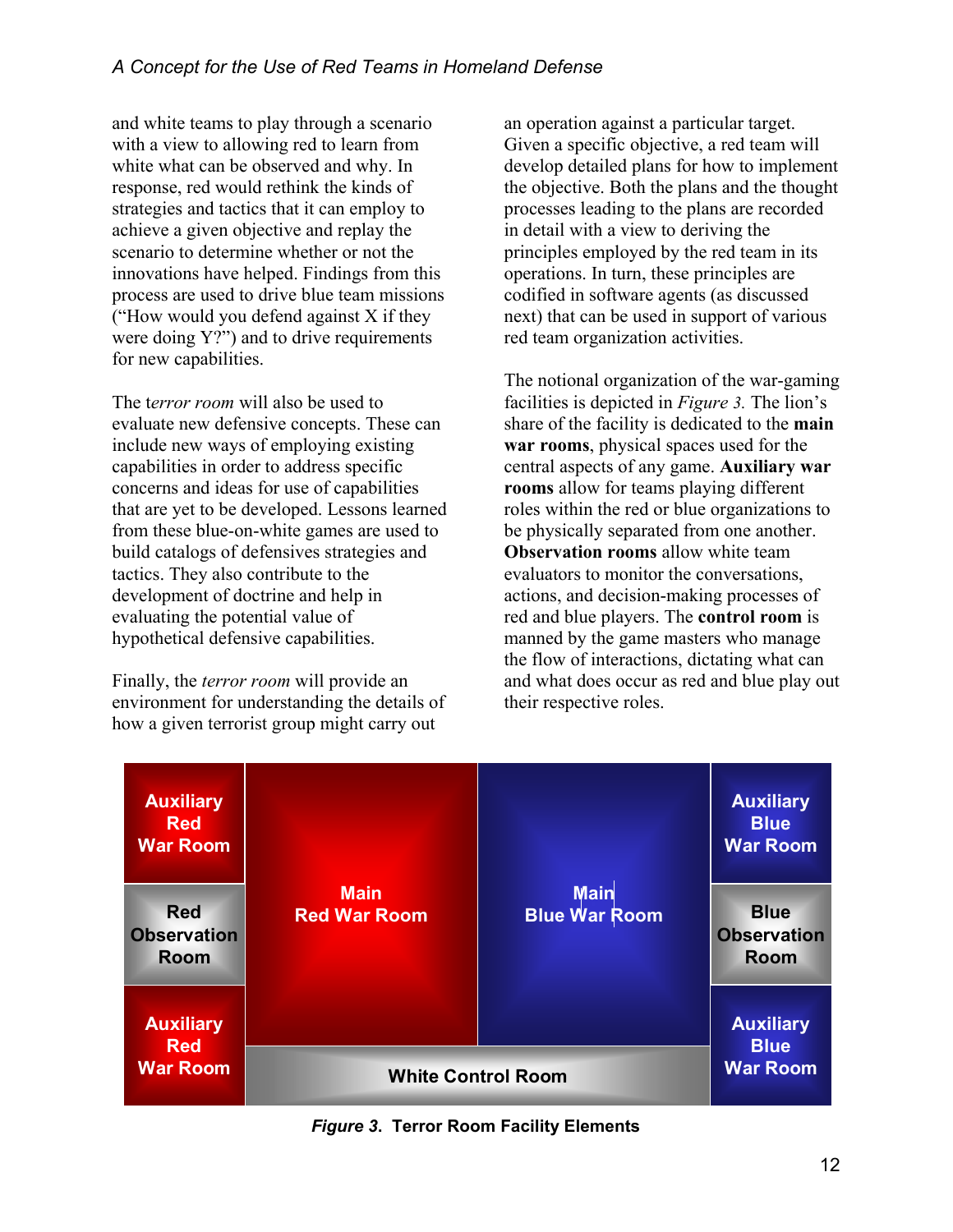#### *Technological Infrastructure*

In the early days of the t*error room*, while the red team organization is in the process of perfecting its craft, the t*error room* may be little more than physical spaces; however, the long term goal for the room is to create a highly automated facility capable of supporting complex, distributed war games through the use of computing and communication technologies. When this evolution is complete, the central functions of the white team will be embodied in software, allowing red-on-white, blue-onwhite, and red-on-blue games to be rapidly framed, implemented, and analyzed. Likewise, agent-based blue and red software

components will allow the organization to host games in which some or all of the "players" on either the red team or the blue team or both are simulated. Inasmuch as the exclusive focus on this red team organization is terrorism, a key goal in creating the red "sims" is that they faithfully replicate the ways in which specific terrorist groups would behave. To this end, one of the chief goals of the research conducted by the *Terror Science Department* will be to codify in this way all that it learns about each terrorist group studied and one of the chief goals of the *Tools Department* will be to make this codification easy.

<span id="page-12-0"></span>

*Figure 4***. Terror Room Infrastructure and Tools**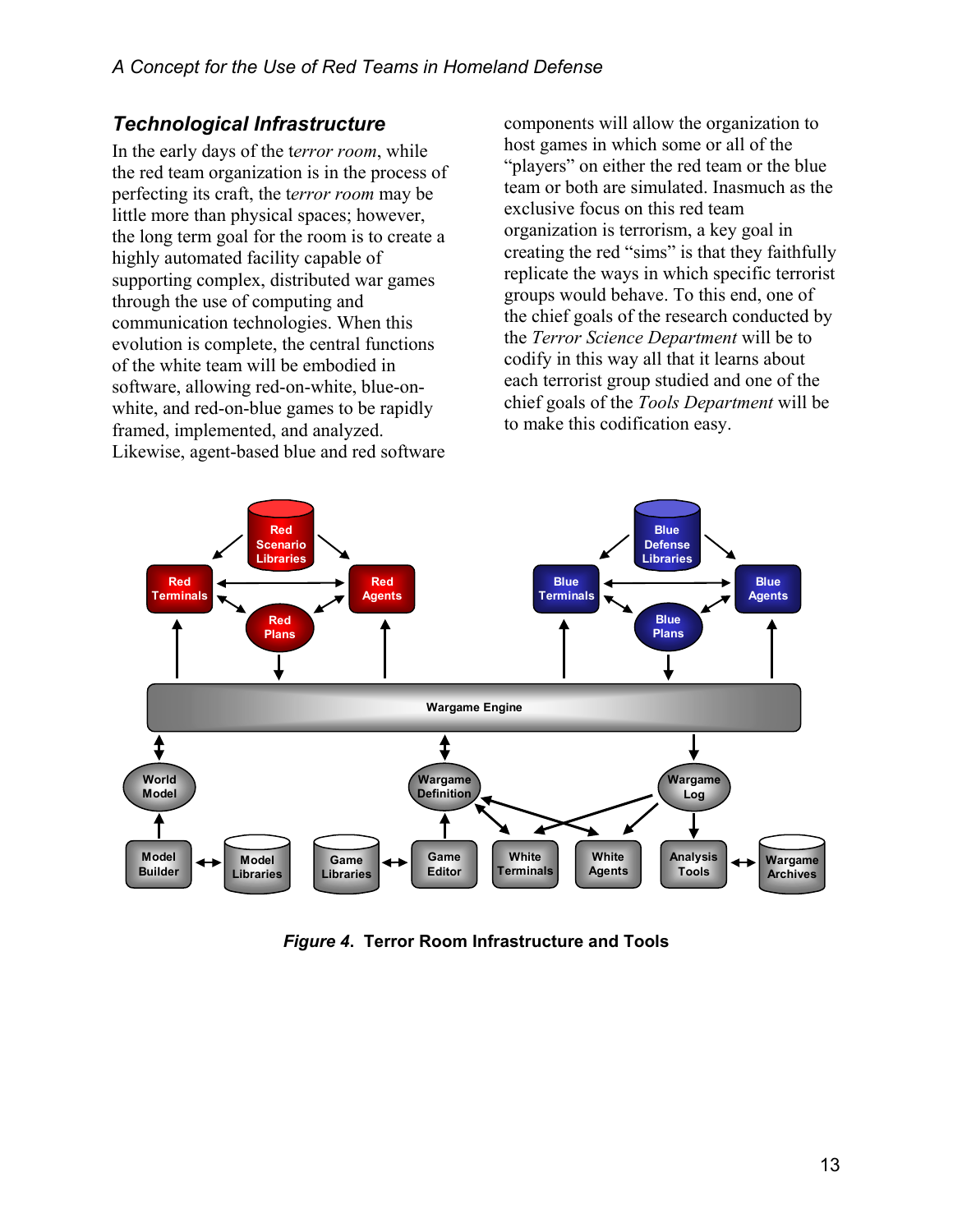<span id="page-13-0"></span>

*Figure 5***. Centralized And Distributed Games** 

*[Figure 4](#page-12-0)* depicts a notional view of the *terror room* infrastructure. The centerpiece of the infrastructure is the war game engine, a suite of software components that execute the simulation that supports each game and that monitor and moderate all interactions (including conversations between players located in different rooms). The bottom of the figure shows the kinds of tools that the white team will use in creating and executing a game. The model builder allows the white team to describe the locations in which the games are set, the kinds of people (including the terrorists) that populate these places, etc. The game editor allows the white team to frame the nature of the game to be played—what questions are to be explored, what assumptions are being made (i.e., what bounds are placed on the game), what aspects of the game are to be monitored for later analysis. The analysis tools are used to digest, both in real-time and after the fact, the data that is collected

during the course of the war game. The red team tools include libraries of "moves" that can be used by the red team during play. Likewise, the blue team's libraries catalog defensive strategies and tactics for addressing specific situations. Specific actions taken by either team are expressed as "plans" that are to be implemented during the next step of the game. The red, white and blue terminals represent the means by which human players interact with the system in various roles defined by the game. Red, white, and blue agents represent the simulated players (or, in the case of white, certain automated functions that would otherwise be performed by humans) that have been assigned specific roles in the game.

Given this infrastructure, nothing constrains a game to be played in a single facility. The same infrastructure elements that allow teams in different rooms within a given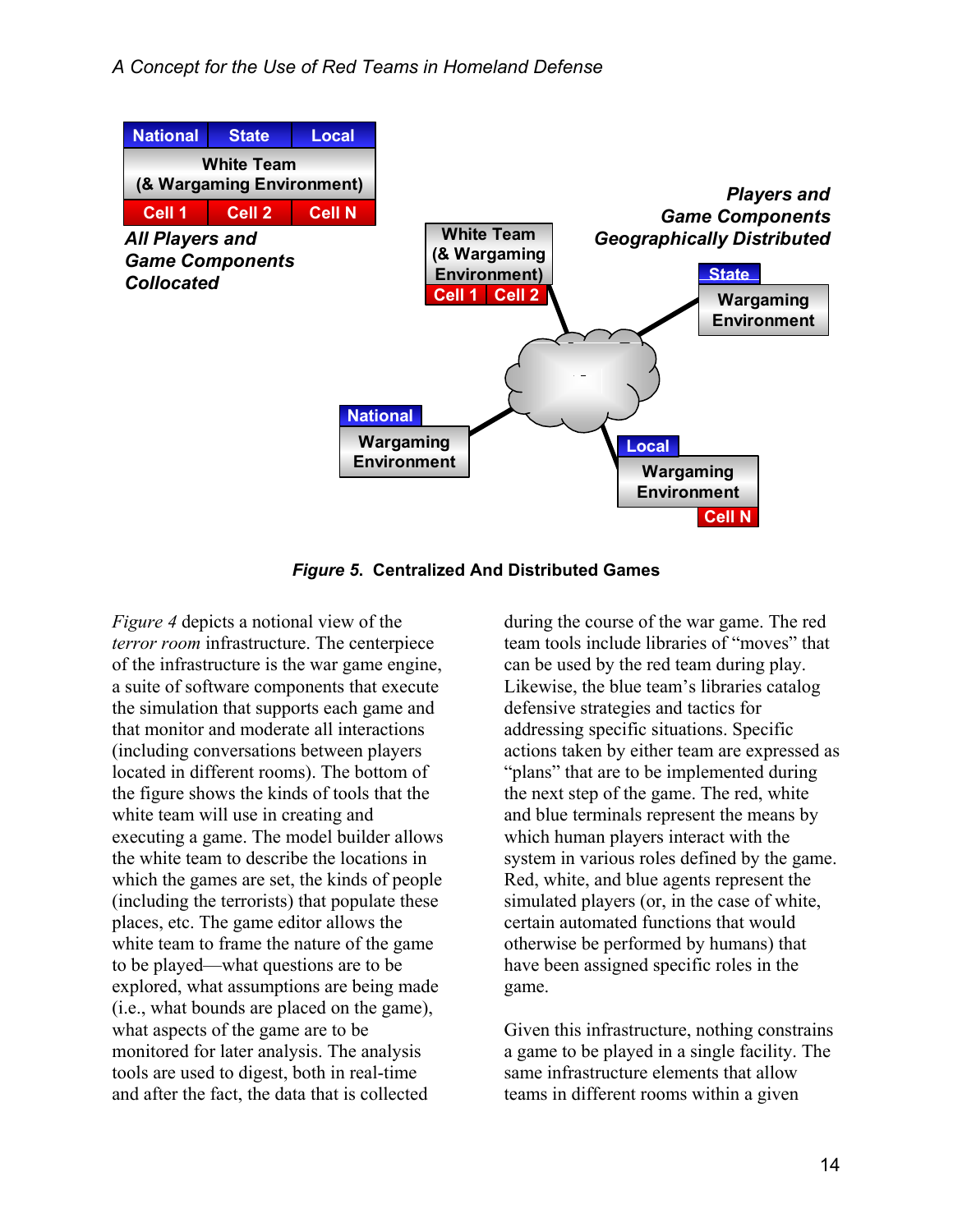facility to interact will allow remotely located groups to play together in a common simulation environment (*[Figure 5](#page-13-0)*). Pursuing this capability provides the red team organization with a number of advantages. Early on, as the organization relies on existing war gaming expertise such as that found at the war colleges, this capability to distribute the game will make it possible to host games in the red team organization's own facilities even though the bulk of the work is being supported by experts at other locations (note that the implication of this statement is that the earliest distributed infrastructure may focus largely on humanto-human communication and on extending white team capabilities of the expert organization to the red team organization's facilities. In its heyday, this infrastructure will make it easy for the organization to bring its capabilities to its customers rather than the other way around. In the end, the proper design of this infrastructure will ease the process of transitioning the organization's capabilities into whatever organizations are tapped to be the on-going custodians of these capabilities.

### *White Team Tools*

The full tool suite to be used by the white team once all automation is in place is likely to consist of tools to assist in defining and planning a game, tools that enable the implementation of a game, and tools that assist in the observation and analysis of a game. While not a complete list, some of the tools in the white team suite may include:

• **Game characterization tool** – This tool allows "experimenters" to define the nature of the game to be played, including a statement of what is to be learned/explored, the timeline and pace of the game, the nature of the world in which this game will be played, the nature of the players in this world (their capabilities, motivations,

resources, etc.), and any objectives/ constraints that must be met (e.g., what facilities to use or clearance levels to exclude).

- **Model libraries and editors**  These libraries contain drop-in components (the "bricks" used to build this "house") that are used to create a game description along with model fragments (pre-fabricated "brick walls") that collect these components into collections that have meaning in the larger context. These components and model fragments consist of both descriptions that are used by the game characterization tool and functional elements that are used by the game builder to compile the overall game model. Editors allow new "bricks" and "walls" to be defined or existing ones modified to meet the needs of specific games.
- **Game builder** This tool compiles the profile created by the game characterization tool into the world models and simulated player models needed to execute the game.
- **Observers tool** This tool allows observers and experimenters to define, before the game begins, which specific conditions the war gaming engine needs to monitor (e.g., interactions between a human playing a given role and that role's tools, interactions between specific simulated entities in the game, or the state of one of these entities). It also allows these people to define how these phenomena are to be monitored (i.e., stored in an archive, displayed on a specific screen in "raw" format, or sent to a preprocessor before being routed to one of these destinations). The tool is also used in real-time by observers during game play to capture and display specific items of interest.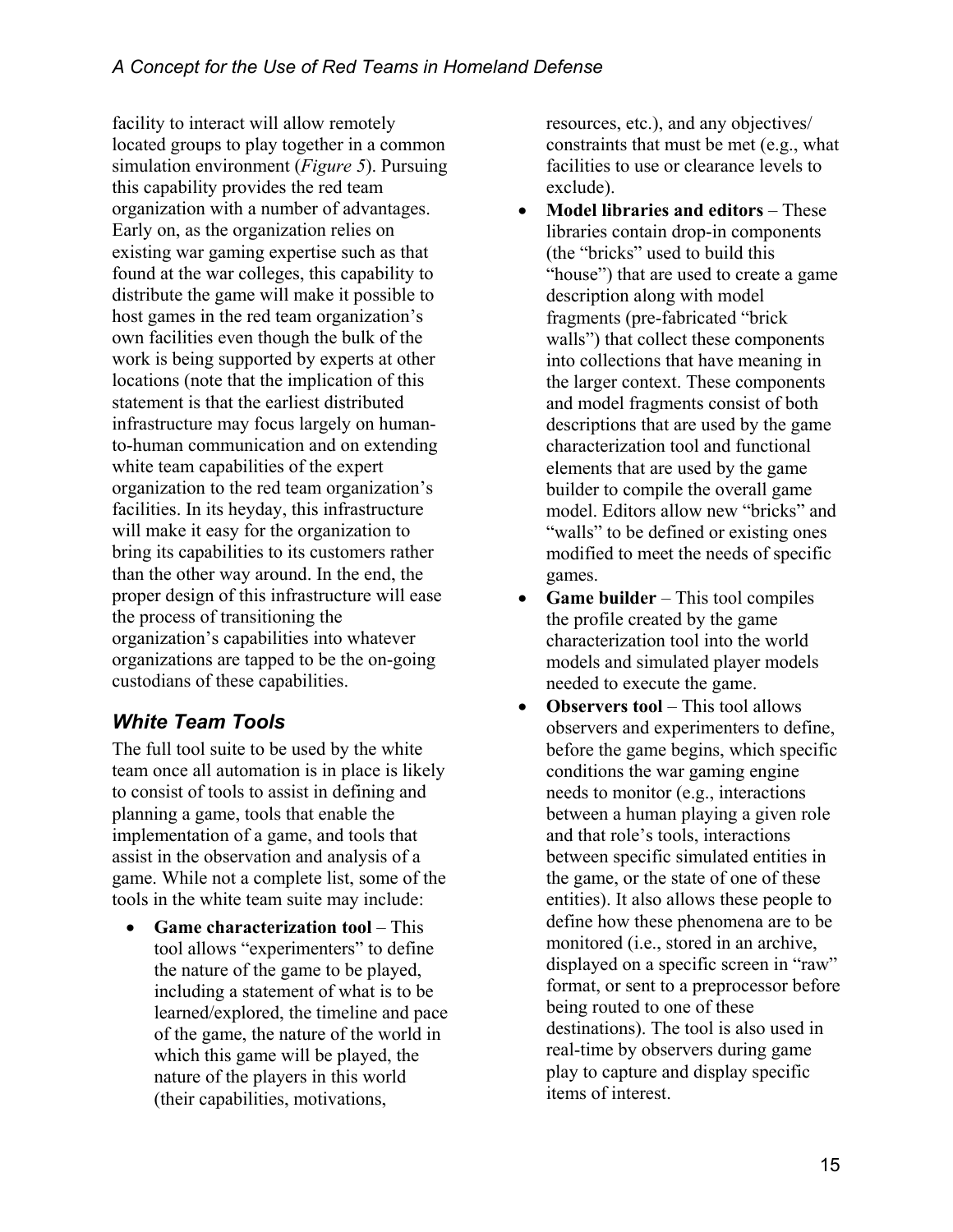- **Resource planning tool** This tool uses a game profile generated by the game builder tool in order to estimate the kinds and amount of resources needed during each phase of the game. Among other things, these resources can include required computing resources, voice and data communications, people, and facilities. Once estimated, the tool helps the game developers identify and "reserve" specific resources, decide on how specific functions and roles in the game will be allocated to these resources and estimate how much these resources will cost. In turn, this information can be used to refine original game specifications in the event that resource requirements exceed expectations.
- **After-action reporting tool** This tool guides players and observers through the process of reviewing and analyzing game play from their own perspectives. Its goal is to capture some of the perception and decisionmaking issues that are not amenable to automated capture during the game.
- **Data analysis tools** This collection of tools allows data collected during the game to be dissected and interpreted both after the fact and in real-time.
- **Presentation tool** This tool allows observations/lessons learned from a game to be codified so results are
- **Permutation engine** This tool contain, among other things: enables experimenters and evaluators to "what if" a game that has already been played by altering key elements of a game's threads of execution and using agents to play out the N different ways that the game might have evolved differently from the point of change.

• **Research issues log** – In the course of planning, implementing, and analyzing a game, the participants will identify other issues that are candidates for further research. This tool allows these issues to be characterized according to some uniform scheme and logged into a common repository.

#### *Red Team Tools*

One of the central weaknesses of traditional red teams is a lack of rigor in thinking through how to achieve a given objective. Consequently, team members can fall into the trap of using the same techniques over and over again, even when the details of the objectives to be achieved are changing. One way of addressing this is through the use of model-based assessment. In this approach, red team members model the target that is to be attacked, placing particular emphasis on how things in the world of the target relate to one another. This modeling is multidimensional, taking into account the target's physical structure, functions, environment, and behavior. The analysis of how to achieve the desired objective then proceeds by systematically examining how interdependencies in the world can be traced from the desired outcome back to actions that terrorists would be able to execute. If done correctly, this sort of analysis will produce a number of attack options. The red team can then weigh the relative difficulty, cost, risk, and "rewards" of each such attack.

readily briefed to players and others. Given this, the red team tool suite will

• **Target modeling tools** – This family of tools allows the many aspects of a given target to be described in computer- and human-understandable formats using a suite of interrelated "views." Depending on the task at hand, this tool will be used in either of two ways. When the red team is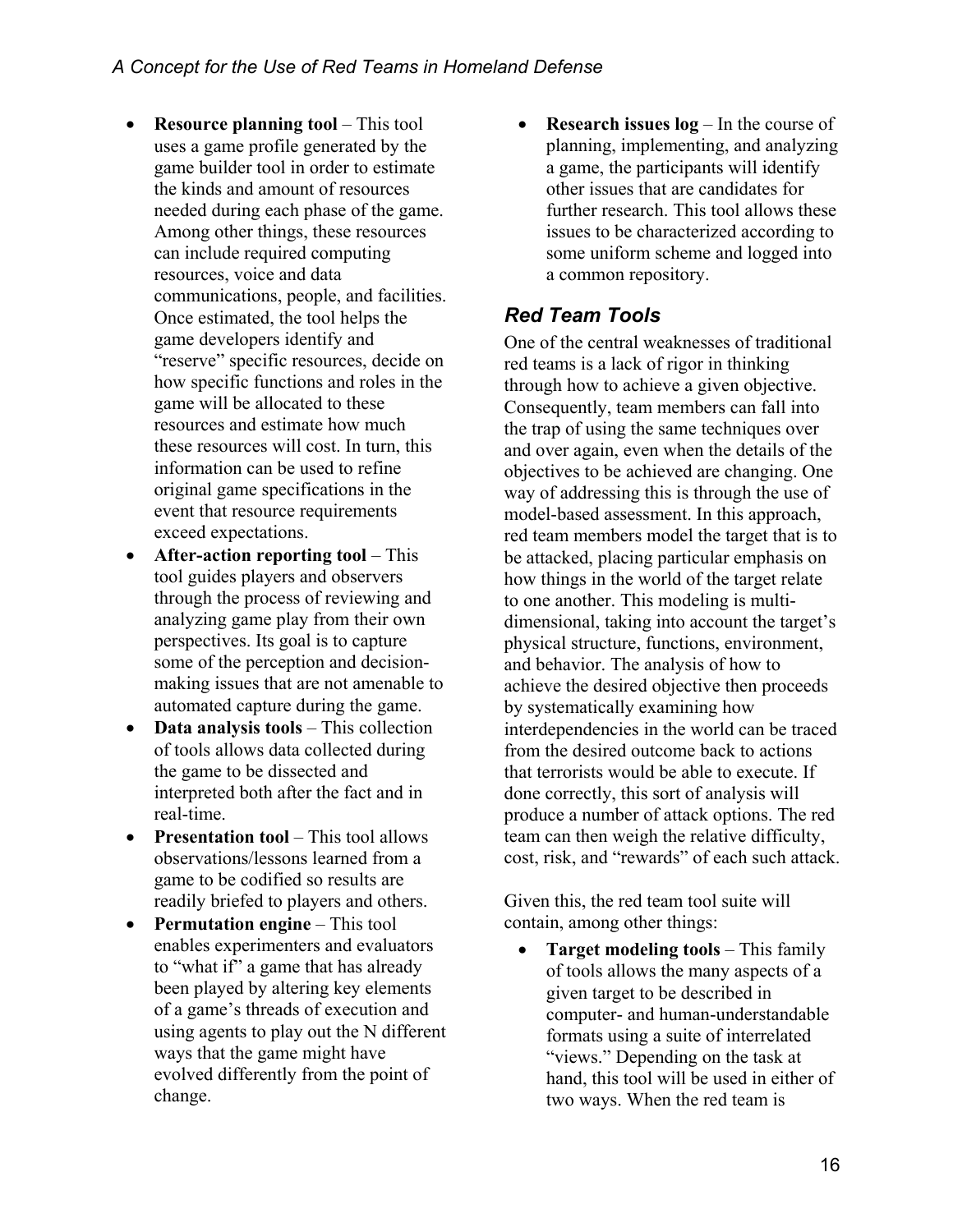working on the assessment of a specific target, it will have access to a rich suite of data about the target and will use this tool to codify everything that it learns about the target. In the context of war gaming, the terrorist group that the red team is portraying may have very fragmented knowledge of a given target and have to work at gaining insight into the details of the target's structure, function, etc. In this case, this tool serves as a notebook for what is learned in the course of the game and, at successive phases, may be automatically populated by the game engine.

- **Attack objectives analysis tool**  How you pursue a given target or how you even select a target to pursue depends on what you want to accomplish. This tool enables a red team to think through its overarching attack objectives for a mission, the hierarchy of subordinate goals that must be met in order to achieve each objective, and the relative importance of each objective to the overall mission.
- **Target analysis tools** This suite of tools enables analysis of potential targets at several levels of detail. At the coarsest level, a red team can use a tool that allows a broad-brush assessment of a system with a view to gaining a high-level understanding of a target's context, function, structure, and behavior and to identifying portions of the system that look like potential avenues of attack and that deserve more in-depth study. At finer levels of detail, the tools enable red team members to determine specific ways a given target could be attacked and to identify the resources needed to carry out each such attack.
- **Consequence and cost analysis tool**  In deciding what targets to pursue or how "good" any given attack plan is relative to others, a means of assessing the real impact of an attack and the "costs" incurred in implementing the attack is required. This tool provides red teams with this capability, taking into account the nature of the target itself along with the target's relationship to its context.
- **Offensive operation planning tool**  This tool enables a red team to plan all of the details surrounding a given attack that it hopes to implement (e.g., secure financing, deploy foot soldiers in advance of the attack, secure needed tools). The output of this tool is one "scenario" that illustrates how this operation would be carried out.
- **Scenario elaboration tool** The job of this tool is to convert a scenario generated using the operation planning tool into a whole family of variations on this theme that could be used to implement the same "seed" plan. This family of scenarios would then become "signatures" that could be used by the intelligence community in support of a scenario-driven approach to mining intelligence data.
- **Scenario evaluation tool While any** number of ways might be dreamed up to achieve a particular target objective, any given terrorist organization, with its culture and resources, is likely to use only a subset of the entire space of approaches. Given this, this tool vets the plans and scenarios generated by the operation planning and scenario elaboration tools to identify which approaches are consistent with a given terrorist organization's mode of operation. In human-based game play, this tool allows plans developed by the red team to be analyzed before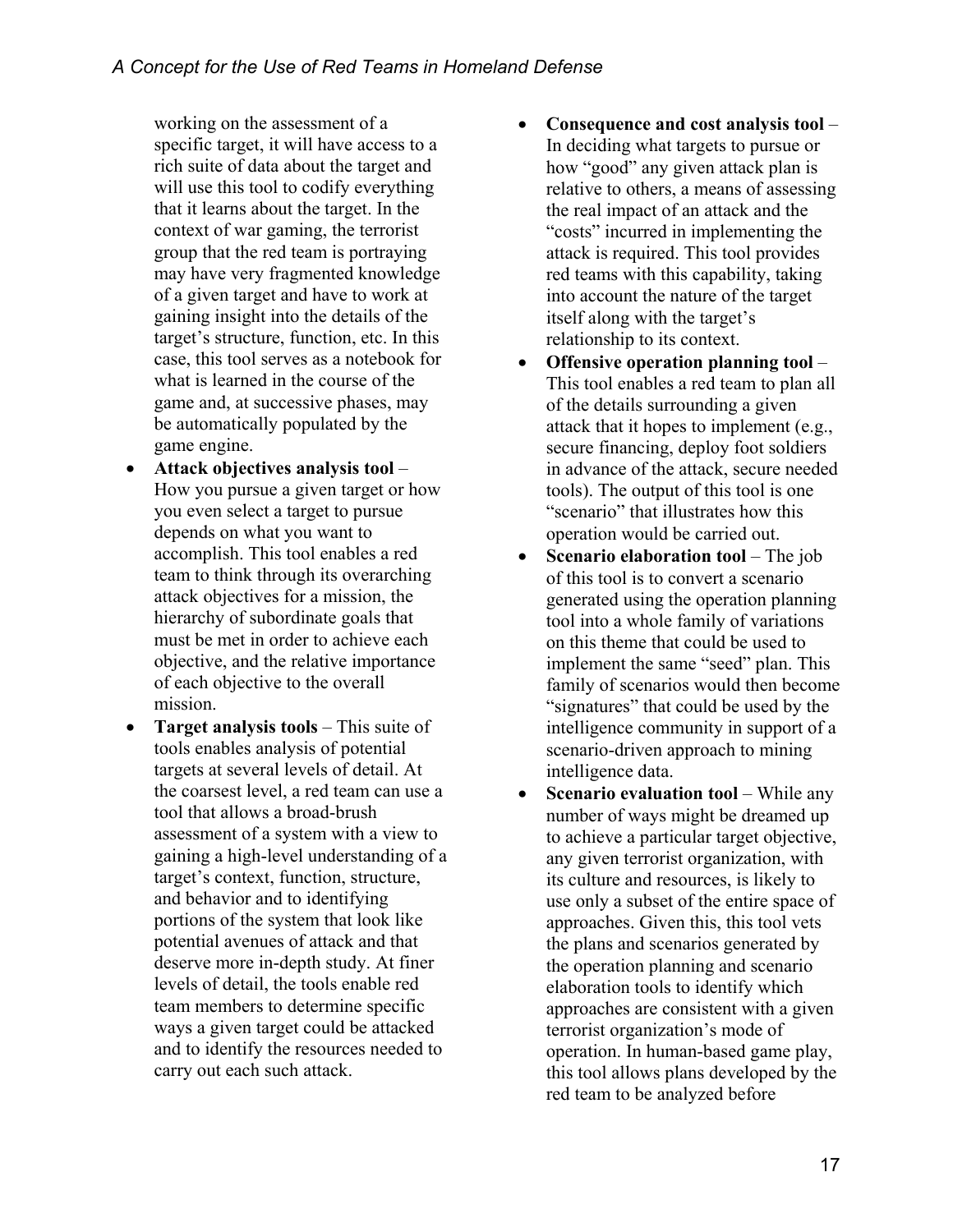implementation to ensure that the red team players are not simply "mirroring" U.S. attack approaches.

- **Red team knowledge base** This tool catalogs the full repertoire of "moves" that a given terrorist group might employ in carrying out an attack. This knowledge base is used by the scenario evaluation tool and by human red team players trying to figure out what to do next in a war game.
- **Red team groupware** As noted earlier in the document, red teams are typically composed of many players. While work is divided up among players, typically along specialty lines, this division can sometimes hamper efforts to assess a given target as a "system", with interdependencies between different areas of responsibility often being overlooked. This tool addresses this problem by enabling team members to task one another in a way that ensures complete and adequate coverage of a given target and by ensuring that the team understands the system and not just constituent components.

### *Blue Team Tools*

As a starting point, it is assumed that blue team members have access to the same *kinds* of target analysis and attack planning tools as the red team but the not same knowledge base. These tools provide the blue team with its baseline assessment of those things against which it needs to be able to defend. In addition to these red team tools, blue's suites could include:

• **Target modeling tools** – Used in the course of game play, this tool serves as a notebook for storing what the blue team knows about its world. As with the red team's tool, the contents of this notebook may be automatically updated in the course of a game to

simulate discovery of information over time.

- **Defense/response planning tool** Given the list of viable attacks produced by the red team tools, this tool allows the blue team to explore defensive strategies for each such attack.
- **Blue team knowledge base**  This tool catalogs the full repertoire of safeguards and "moves" that defenders might employ in watching for and defending against various kinds of attacks.

#### *War Rooms for States and Cities*

As noted earlier, one mission of the red team organization is to help private and public state and local entities prepare for the possibility of attack. *[Figure 6](#page-18-0)* illustrates current thinking about how this would be done. Using tools created for the red team organization, an organization (in this case, a city) would model their environment and then use the red team assessment tools to identify how they might be attacked. For each scenario developed in this way the organization uses the response planning tools to postulate and evaluate alternate defense and response approaches. The combined set of approaches selected in this way becomes the organization's response plan.

In the second phase of this process, the model of the target environment developed by the organization becomes the context for a wargame played against one of the red teams by the organization's defense force, which is aided by a professional blue team. Starting with the catalog of potential attacks developed by the organization, the red team plays through various scenarios, some of which may not have been identified at all by the organization. Under the advice of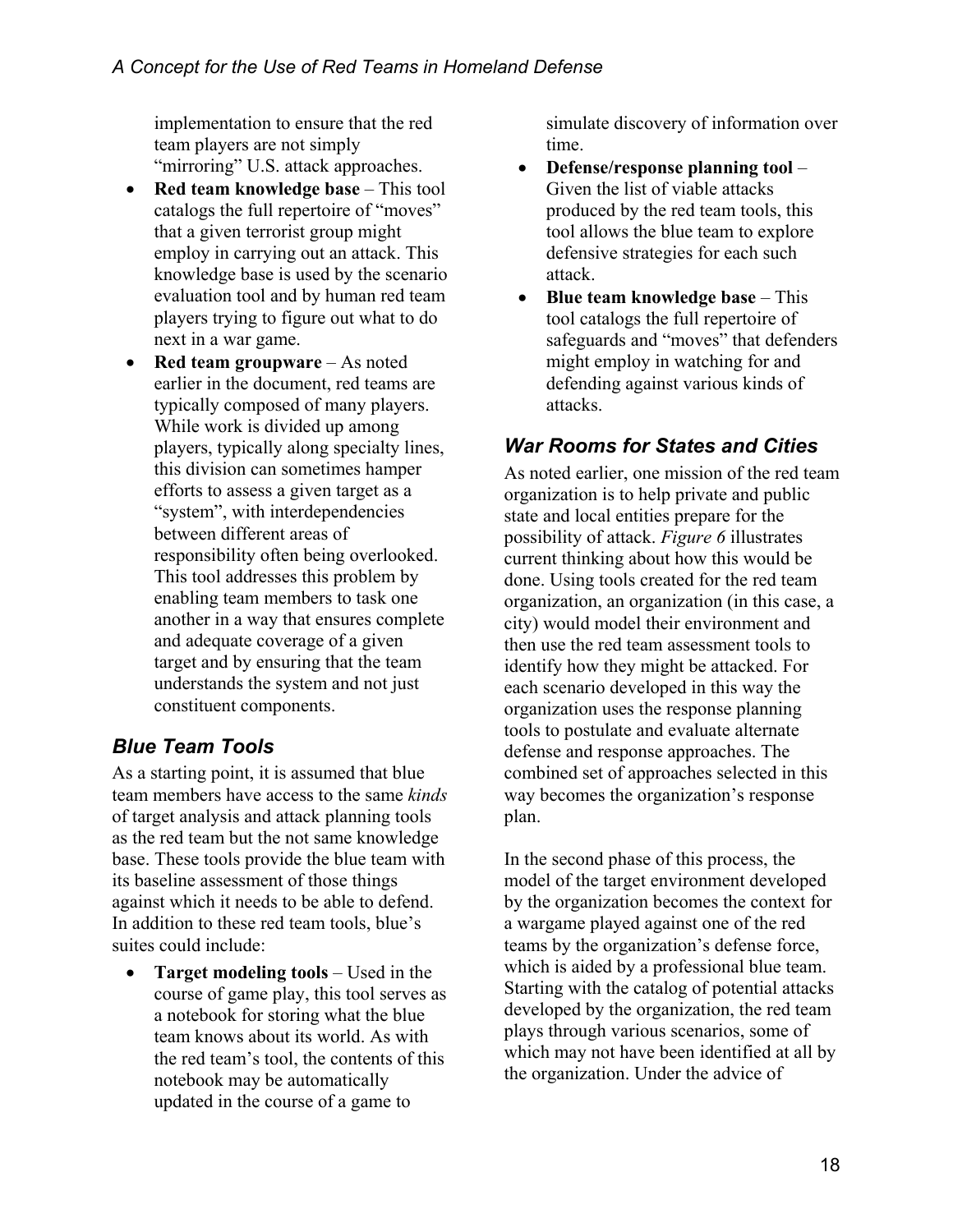<span id="page-18-0"></span>

*Figure 6***. Terror Room Infrastructure and Tools** 

the blue team, the organization tests its plans to see how well they work against real attackers and where the organization needs new strategies or simply more practice.

It is interesting to note that the infrastructure used to support this distributed war gaming may be of use to the organization for more than just this gaming. In the FACETS efforts described at the start of this document, one of the findings was that a standard emergency operations infrastructure at the city, local, and county levels was entirely lacking. Today, every organization fielding such a capability assembles it themselves or has one custom built. As a consequence, the ability to rapidly grow an emergency operations capability that allows the management of large-scale operations (like the World Trade Center response) is

extremely limited. Since the infrastructure used to support organizational selfassessment and war gaming is designed for distributed operations, it might (with some forethought) also serve as a basis for creating standardization emergency operation center and incident command post architectures.

### **First Steps**

Given all of these things, the final question to address is where to start. As noted at the start of this paper, this document is meant to be a starting point for debate within the community of organizations that will be required to see this sort of vision realized. At this earliest of stages, a number of key questions need to be discussed:

Are these ideas reasonable?